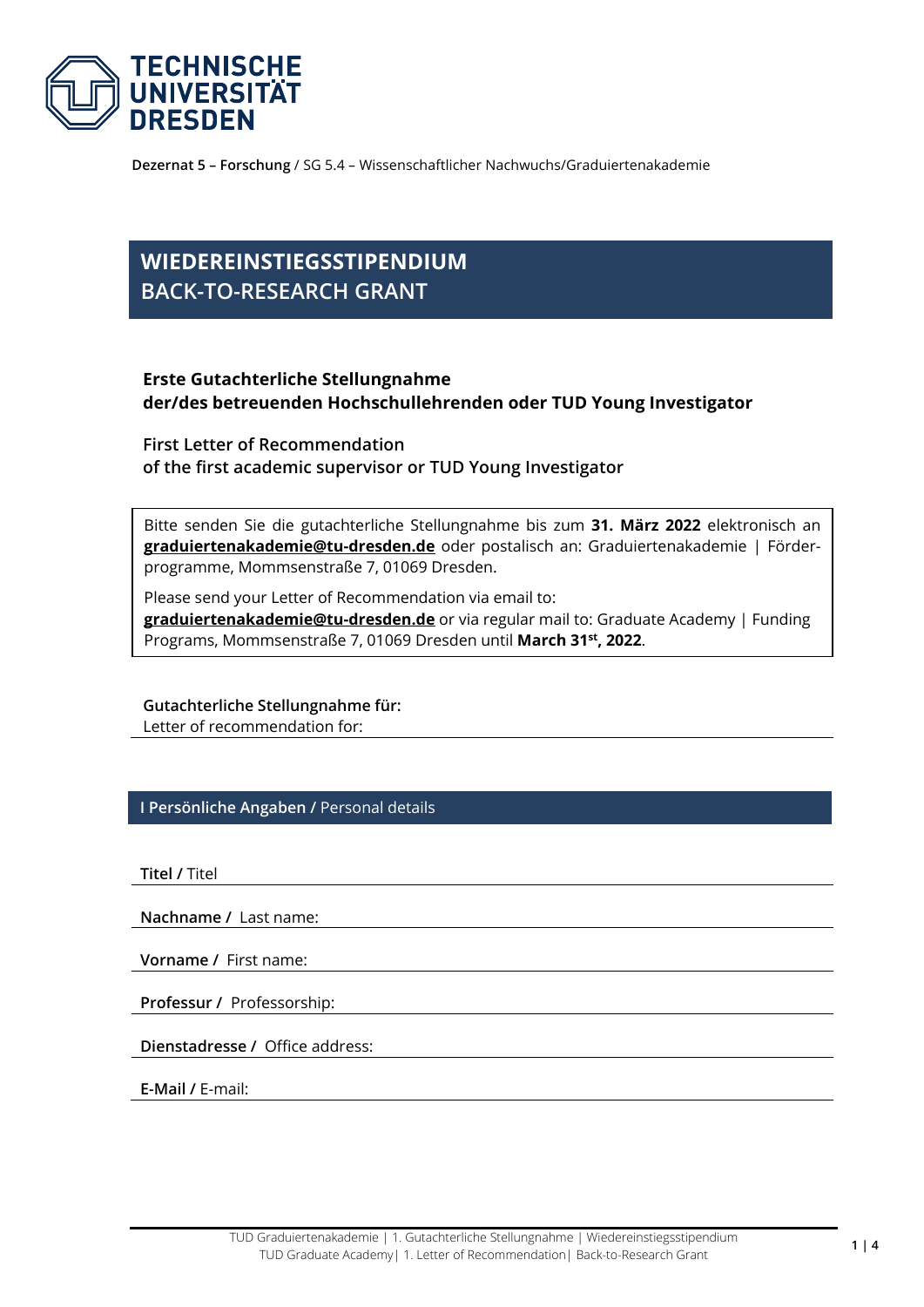

| II Woher und wie lange kennen Sie die Antragstellerin? (max. 500 Zeichen)<br>Since when and in what capacity have you known the applicant? (max. 500 characters) |                                                                                         |  |  |
|------------------------------------------------------------------------------------------------------------------------------------------------------------------|-----------------------------------------------------------------------------------------|--|--|
|                                                                                                                                                                  |                                                                                         |  |  |
|                                                                                                                                                                  |                                                                                         |  |  |
|                                                                                                                                                                  |                                                                                         |  |  |
| im Vergleich eingeschätzt als:<br>The applicant's qualification and achievements are assessed as:                                                                | III Die Qualifikation und Leistungen der Antragstellerin bzw. des Antragstellers werden |  |  |
| Außerordentlich / Exceptional                                                                                                                                    | Überduchschnittlich / Above Average                                                     |  |  |
| Durchschnittlich / Average                                                                                                                                       | Keine Aussage möglich /<br>No assessement possible                                      |  |  |
| Anmerkung / Comment                                                                                                                                              |                                                                                         |  |  |
|                                                                                                                                                                  | IV Wie beurteilen Sie aus fachlicher Sicht, die wissenschaftliche Qualifikation und die |  |  |
| From a professional point of view, how do you assess the applicant's scientific<br>qualifications and personal skills? (max. 1,500 characters)                   |                                                                                         |  |  |
|                                                                                                                                                                  |                                                                                         |  |  |
|                                                                                                                                                                  |                                                                                         |  |  |
|                                                                                                                                                                  |                                                                                         |  |  |
|                                                                                                                                                                  |                                                                                         |  |  |
|                                                                                                                                                                  |                                                                                         |  |  |
|                                                                                                                                                                  |                                                                                         |  |  |
|                                                                                                                                                                  |                                                                                         |  |  |
|                                                                                                                                                                  |                                                                                         |  |  |
| besonderen Fähigkeiten der Antragstellerin? (max. 1.500 Zeichen)                                                                                                 |                                                                                         |  |  |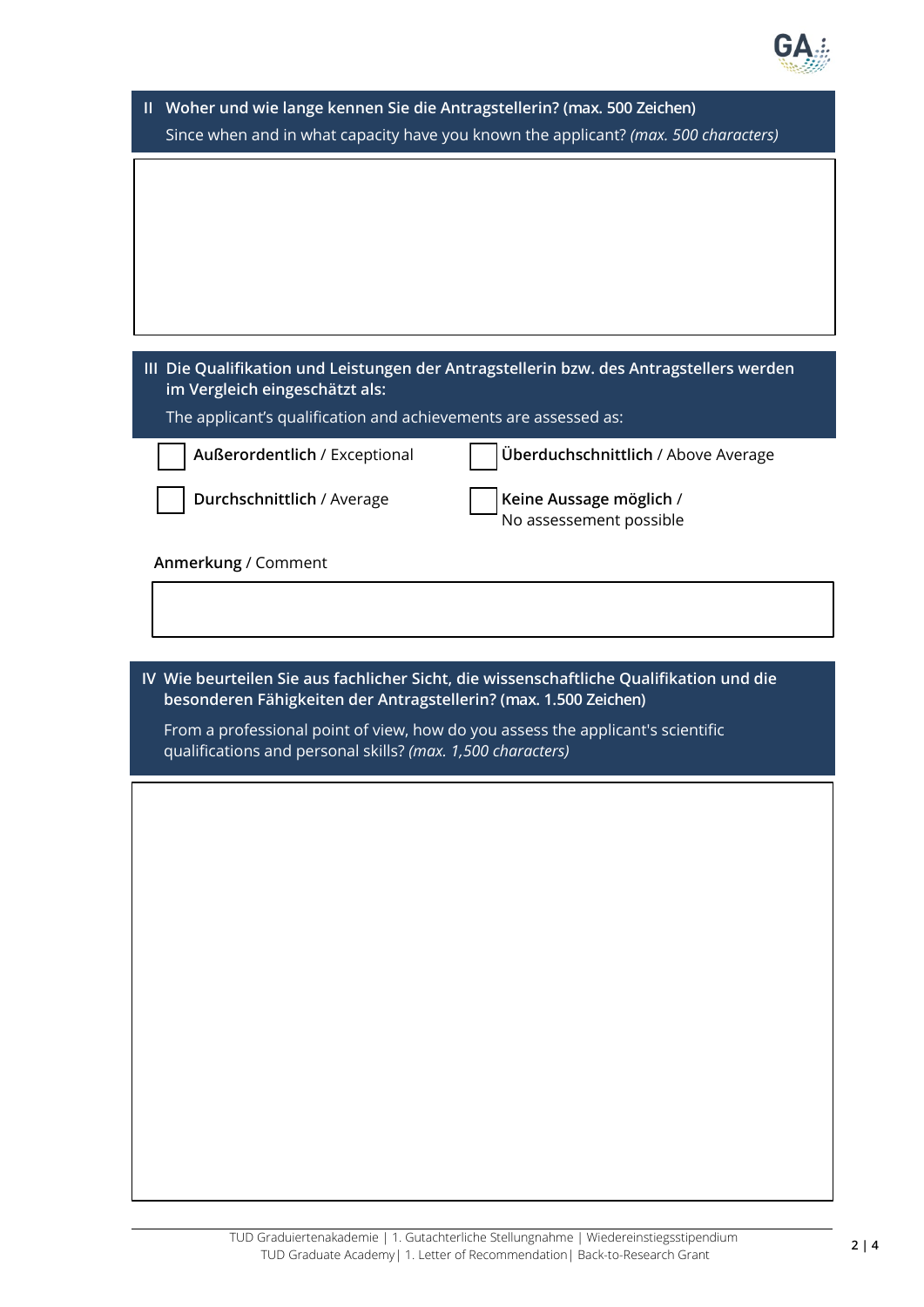

**V Wie bewerten Sie die dargelegten Vorarbeiten bzw. den derzeitigen Bearbeitungsstand sowie die Konzeption und Durchführbarkeit des geplanten wissenschaftlichen Vorhabens unter Berücksichtigung des Arbeits- und Zeitplans für den beantragten Förderzeitraum? (max. 1.500 Zeichen)**

How would you assess the presented preparations / the current state of work as well as the concept and feasibility of the planned scientific project, with regard to the work plan and time schedule for the applied funding period? *(max. 1,500 characters)*

**VI Zusätzliche Informationen, die für die Entscheidung über eine Förderung Ihrer Meinung nach von Bedeutung sein könnten; z.B. Preise und Auszeichnungen, Lehre, soziokulturelles/politisches Engagement, besondere familiäre Situation: (max. 500 Zeichen)**

Additional information that could be of importance to the scholarship award decision; e.g. prizes and awards, teaching assignments, sociocultural/political activities, special family situation: *(max. 500 charcaters)*

| VII Empfehlung / Recommendation:                           |                              |                                                                   |
|------------------------------------------------------------|------------------------------|-------------------------------------------------------------------|
| <b>Empfehlung mit Nachdruck</b><br>Emphatic recommendation | Empfehlung<br>Recommendation | Empfehlung mit Einschränkung<br><b>Conditional Recommendation</b> |